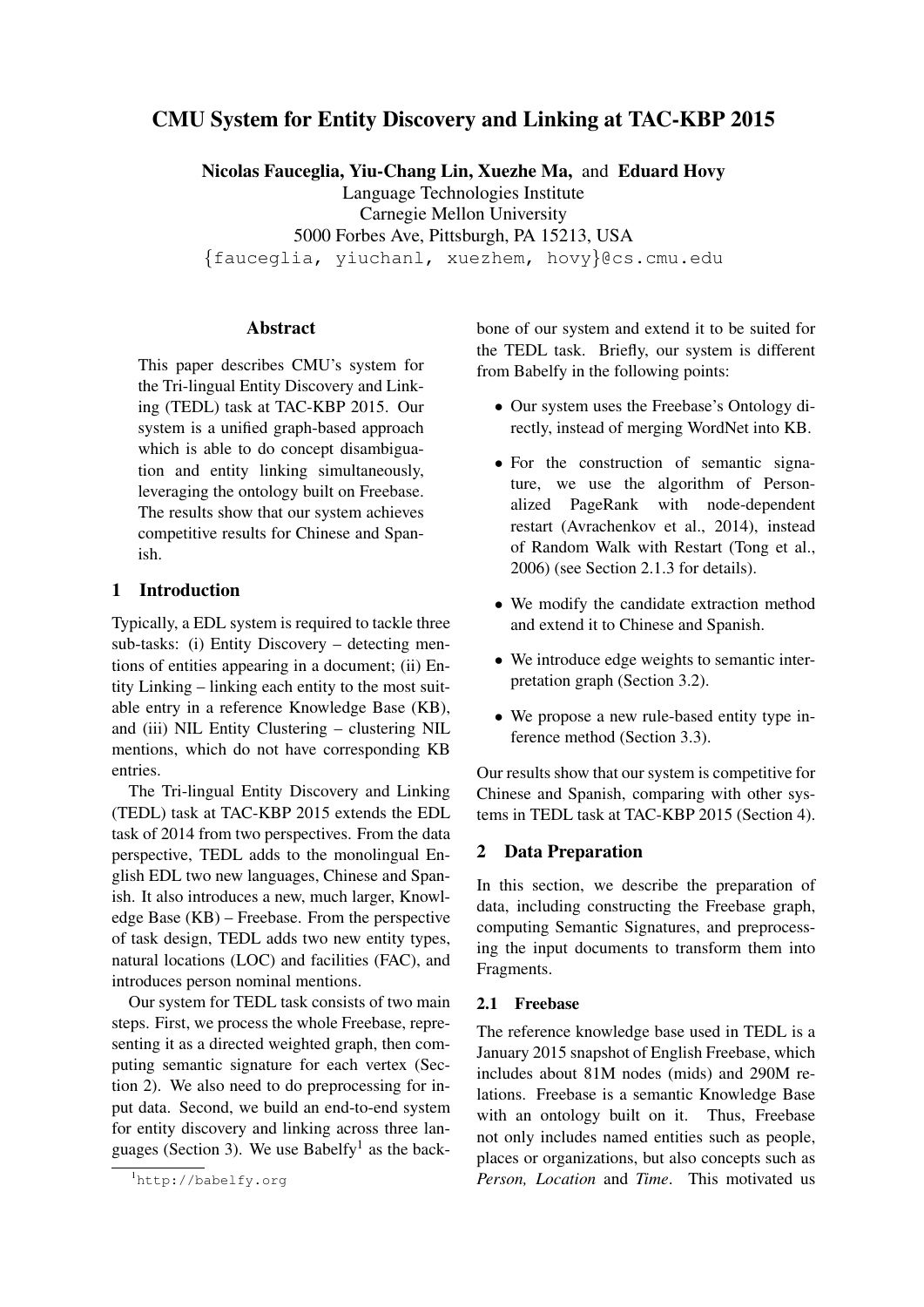to build a system based on Babelfy (Moro et al., 2014), which is an entity linking system leveraging the ontology in BabelNet, which is Word-Net (Leacock and Chodorow, 1998).

#### 2.1.1 Preprocessing

We observed that a significant part of the dump contained information about the Entertainment Business, e.g. Music (artists, recordings, etc.), TV Shows (series, directors, actors, etc.), Video Games, or Books, which are not closely related to the domain of TEDL task. To focus on the domain and deal with the size, we remove all Freebase entities naming music, books, films, TV programs, and video games. This yields a smaller KB with around 37M nodes and 123M relations.

The reason why we shrink the KB is that we are not supposed to build a open-domain system for the TEDL task. The entities of music or books (and some others) are not related to the domain of our task and would introduce noise for both candidate extraction (Section 3.1) and entity linking (Section 3.2). Another reason is that removing irrelevant nodes results a much smaller-scale KB, making our system much more efficient.

After the implementation of our system, we found that there are some nodes that are used for maintaining freebase only, such as nodes for managing Freebase users and permissions. We did not get a chance to remove these "meaningless" nodes from our KB and construct a new graph. This will be left for future work.

#### 2.1.2 Graph of Freebase

We first represent Freebase as a directed weighted graph, where the vertices in the graph are the entities and concepts in Freebase, and the edges are the relations between them. For relations, the only information we use is that of the vertices that these relations connect, while ignoring the relation predicates. Following Moro et al. (2014), the weight of each edge is calculated as the number of triangles (cycles of length 3) that this edge belongs to. To implement the graph, we used the WebGraph framework (Boldi and Vigna, 2004).

#### 2.1.3 Semantic Signature

A *semantic signature* is a set of highly related vertices for each concept and entity in Freebase graph. To calculate semantic signatures, we first compute the transition probability  $P(v'|v)$  as the

normalized weight of the edge:

$$
P(v'|v) = \frac{w(v, v')}{\sum_{v'' \in V} w(v, v'')}
$$

where  $w(v', v)$  is the weight of the edge  $(v \rightarrow$  $v'$ ). With the transition probabilities, Semantic Signatures are computed using the algorithm of Personalized PageRank with node-dependent restart (Avrachenkov et al., 2014). It should be noted that the algorithm performed by Moro et al. (2014) to create semantic signatures is Random Walk with Restart (Tong et al., 2006), which is simulation of the Personalized PageRank algorithm used in our system. Finally, vertices with pagerank score higher than a threshold  $(\eta)$  are kept to build the semantic signature. In our system we set  $\eta = 10^{-4}$ .

## 2.2 Input File

For each language, two kinds of data, Newswire and Discussion Forum are given in *xml* format. As described in the task definition, every document is represented as a UTF-8 character array and begins with the  $\langle$ DOC $>$  tag. The " $\langle$ " character has index 0 and offsets are counted before XML tags are removed. Therefore, to preserve the offset for each sentence, a line-by-line file reader is implemented instead of using an *xml* file parser.

In Newswire data, the tags are relatively simple and clean compared to Discussion Forum. The news' headline and paragraphs are extracted between "<HEADLINE>, </HEADLINE>" and " $\langle P \rangle$ ,  $\langle P \rangle$ " tags, respectively. In discussion forum data, similarly, the headline and posts are obtained between "<headline>, </headline>" and "<post>, </post>" tags. The author whose linking result is always NIL of each post is detected at the same time. However, in each post, there might exist more than one *quote*, which are repetitive text from previous posts. Quote removal is therefore a followed-up step after post extraction. Moreover, any text that are between "&It" and "&gt" tags or in *URL* format are removed from the post as well.

#### 3 System Architecture

Our end-to-end EDL system includes candidate extraction (Section 3.1, entity linking (Section 3.2), type inference (Section 3.3), and NIL entity clustering (Section 3.4). We use the Stanford CoreNLP pipeline (Manning et al., 2014) for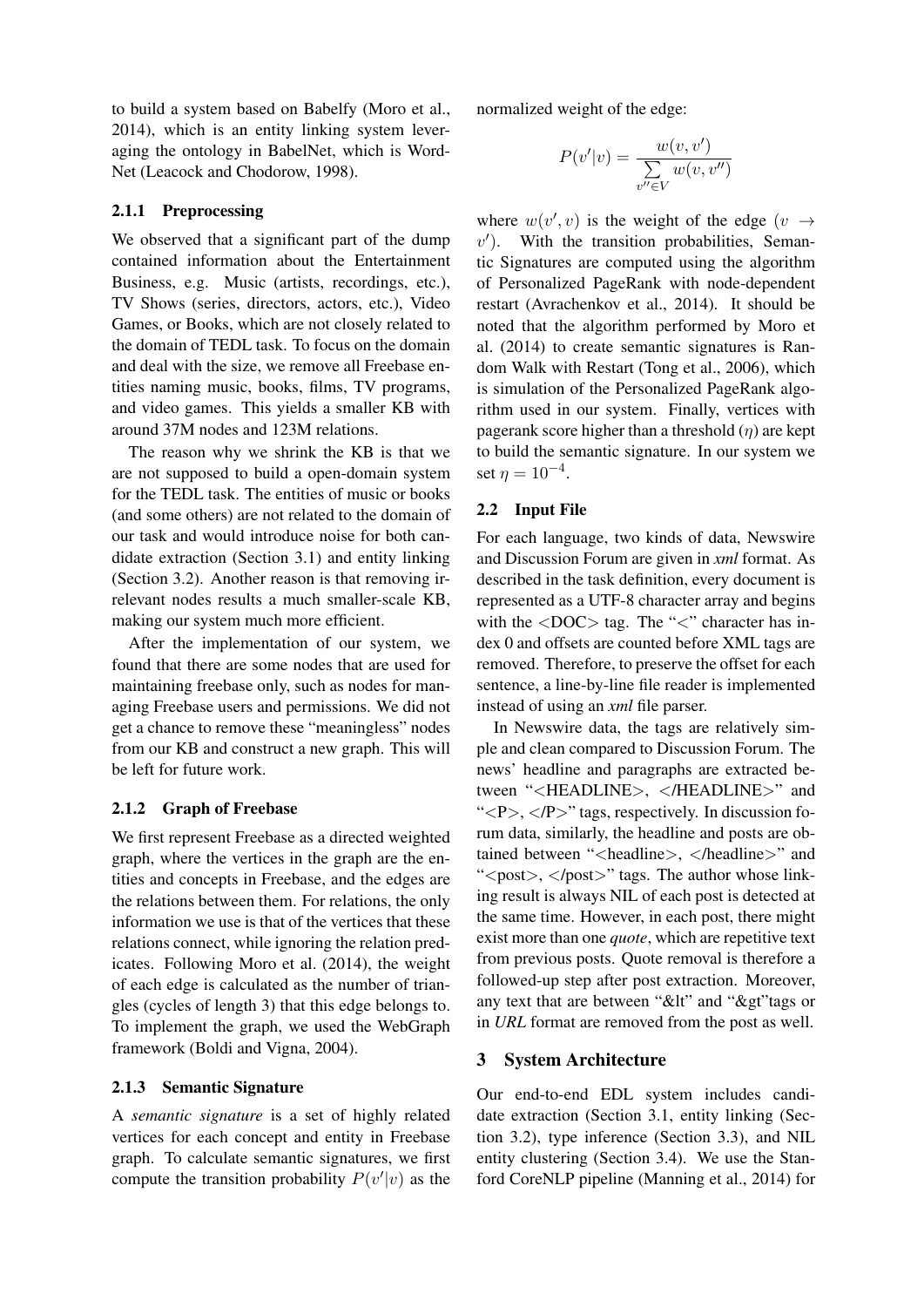preliminary steps, and adapt and extend (Moro et al., 2014) for entity extraction and linking.

Similar to the Babelfy system, our system does concept disambiguation and entity linking at the same time. This is because, as mentioned above, our system is able to exploit the ontology of Freebase.

## 3.1 Candidate Extraction

The task of the Candidate Extractor (CE) is, given an input string, return all the possible entities in the graph that could be associated with a substring of the input string. When processing the Freebase Dump, we keep an additional parallel data structure holding information about the names of the graph entities. For each Freebase entity we keep string labels provided by 3 predicates: name, label and alias. In the original Freebase Dump, string values have an associated language, so we only kept the values in our three languages. We implemented this name map as a Lucene index, that given a string returns all the nodes in our graph that have a label (name, label, alias) that contains the given string.

It is worth mentioning that for our multilingual task, this is the only part that deals with languages: we have different implementations of this component, one for each language. For English and Spanish, the approach is similar to the Babelfy implementation: perform POS tagging for each input sentence, and choose n-grams of length 1 to N (we used  $N = 5$ ), that contain at least one NOUN, and which do not end or start in prepositions, conjunctions, punctuation, among others. For each one of these candidate fragments, we query the name index to retrieve all possible entities. For Chinese, the approach is completely different: we work at a character level, and we start with strings of N characters (we used  $N = 10$ ) and search in the name index, and if there is no match, we search with N-1, and so on, until we have a match, and return each match as a Candidate Meaning.

Once the candidates have been extracted from the input document, the rest of the pipeline works in graph-space and does not depend on the input language. This makes it relatively easy to add a new language, provided Freebase has names for the new language.

|            | Type in Freebase                 |  |  |  |  |  |  |
|------------|----------------------------------|--|--|--|--|--|--|
| <b>PER</b> | people.person                    |  |  |  |  |  |  |
|            | location.country                 |  |  |  |  |  |  |
| <b>GPE</b> | location.administrative_division |  |  |  |  |  |  |
|            | location.statistical_region      |  |  |  |  |  |  |
| <b>ORG</b> | organization.organization        |  |  |  |  |  |  |
| <b>LOC</b> | location.location                |  |  |  |  |  |  |
| FAC        | architecture.structure           |  |  |  |  |  |  |

Table 1: Rules applied to distinguish between the 5 entity types.

## 3.2 Entity Linking

## 3.2.1 Semantic Interpretation Graph **Construction**

The semantic interpretation graph is constructed using a procedure similar to Moro et al. (2014). The difference is that we introduce edge weights to this graph – the weight of the edge between two vertices  $(v_1, f_1)$  and  $(v_2, f_2)$  is defined as the pagerank score between  $v_1$  and  $v_2$  in the Freebase graph.

## 3.2.2 Graph Densification

We implemented the graph densification algorithm presented in Moro et al. (2014), too. Basically, at each step of graph densification, we first find the most ambiguous mention, the one has the most number of candidate entities. Then we remove the least possible candidate entity from the most ambiguous mention, the one has smallest score. In our system, the score of a vertex  $(v, f)$  in the semantic interpretation graph is slightly different from the one in Babelfy – we use the sum of the incoming and outgoing edge weights instead of the sum of incoming and outgoing degree. Formally, the score of the vertex  $(v, f)$  is:

$$
score((v, f)) = \frac{w(v, f) \cdot sum((v, f))}{\sum_{(v', f)} w(v', f) \cdot sum((v', f))}
$$

where  $sum((v, f))$  is the sum of the incoming and outgoing edge weights of  $(v, f)$  and  $w((v, f))$  is the number of fragments the candidate entity  $v$ connects to.

The above steps are repeated until every mention has less than a certain number  $(\mu)$  of candidate entities. Finally, we link each mention f to the highest ranking candidate entity  $v^*$  if score( $(v^*, f)$ ) >  $\theta$ , where  $\theta$  is a fixed threshold.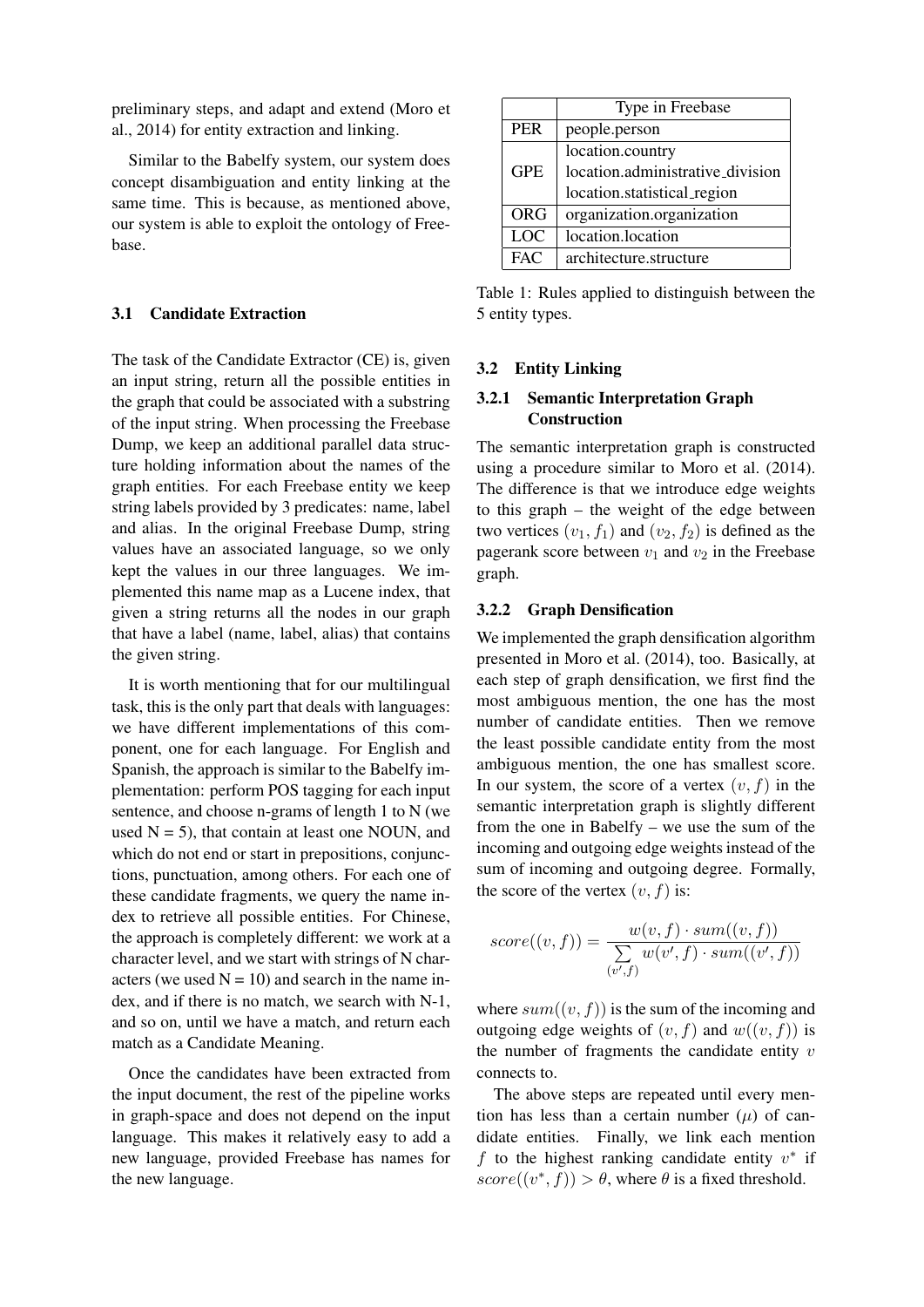|     | <b>NER</b> |   |    | Linking                                      |   |     | Clustering |  |                                                                  | rank |
|-----|------------|---|----|----------------------------------------------|---|-----|------------|--|------------------------------------------------------------------|------|
|     |            | R | F1 | P                                            | R | F1. | P          |  | F1                                                               |      |
| Eng |            |   |    |                                              |   |     |            |  | $ 46.8 \t51.7 \t49.1 \t32.7 \t36.1 \t34.3 \t42.0 \t46.3 \t44.1 $ | 8th  |
| Cmn | 50.0       |   |    |                                              |   |     |            |  | 61.4 55.1 44.5 54.7 49.1 48.9 60.1 53.9                          | 4th  |
| Spa |            |   |    |                                              |   |     |            |  | 60.2 60.8 60.5   47.3 47.7 47.5   54.1 54.5 54.3                 | 4th  |
| A11 | 50.2       |   |    | $56.7$ $53.2$   48.2 $36.7$ 41.7   43.5 49.1 |   |     |            |  | 46.1                                                             | 6th  |

Table 2: The offical results precision, recall and F1 measures over all three languages for our best run for three key metrics: strong typed mention match (NER), strong all match (Linking) and mention ceaf (Clustering), together with the relative ranking of our system and the best results in TEDL at TAC-KBP 2015.

## 3.3 Entity Type Inference

Entity type is obtained from each entity's *Types* in Freebase. We define different rules to determine such entity types. If a candidate entity has the predefined types (2nd column in Table 1), its entity type is assigned as the corresponding value (1st column). Else, it is not treated as an entity and it is discarded.

## 3.4 NIL Entity Clustering

The final step in our system is clustering NIL entities. In our system, we simply merge candidates with exactly the same name spelling.

#### 4 Experiments

We submitted two runs for TEDL task. For both of the two runs, we extract top 100 candidate entities for each mention ( $K = 100$ ), and the ambiguous parameter  $n = 10$ . The different between the two runs is the threshold parameter  $(\theta)$  for entity link. The first run set  $\theta = 4.0$  and the second one set  $\theta = 2.5$ . According to the official results, the first run is slightly better than the second one.

Table 2 shows the results precision, recall and F1 measures over all three languages for our best run for three key metrics: strong typed mention match (NER), strong all match (Linking) and mention CEAF (Clustering), together with the relative ranking of our system. According to Table 2, our system achieves competitive results (ranking 4th) for Chinese and Spanish. For English, however, our results are surprisingly low. We believe there are bugs in our submitted English results. We will update our results in the future after we fix them. Because of the low results on English, our systems ranked the 6th place for the overall results on the three languages.

## 5 Conclusion and Future Work

We build a unified graph-based system for the TEDL task at TAC-KBP 2015, inspired by Babelfy. Our system obtains competitive results for Chinese and Spanish. Unfortunately, our system got unreasonablely low results on English. We will fix the bugs for English and update our results in the future.

There are a few possible extensions to our approach that we can explore in the future. First, our system is not able to discover and linking nominal mentions, which make up around 5% of the test data. One possible way to solve this problem is to utilize entity coreference system. Second, the candidate extraction method, particularly for Chinese, needs to be improved. Another possible direction to improve our approach is to collaborate with cross-document coreference systems.

#### References

- Konstantin Avrachenkov, Remco Van Der Hofstad, and Marina Sokol. 2014. Personalized pagerank with node-dependent restart. In *Algorithms and Models for the Web Graph*, pages 23–33. Springer.
- Paolo Boldi and Sebastiano Vigna. 2004. The webgraph framework i: compression techniques. In *Proceedings of the 13th international conference on World Wide Web*, pages 595–602. ACM.
- Claudia Leacock and Martin Chodorow. 1998. Combining local context and wordnet similarity for word sense identification. *WordNet: An electronic lexical database*, 49(2):265–283.
- Christopher D. Manning, Mihai Surdeanu, John Bauer, Jenny Finkel, Steven J. Bethard, and David Mc-Closky. 2014. The Stanford CoreNLP natural language processing toolkit. In *Proceedings of 52nd Annual Meeting of the Association for Computational Linguistics: System Demonstrations*, pages 55–60.